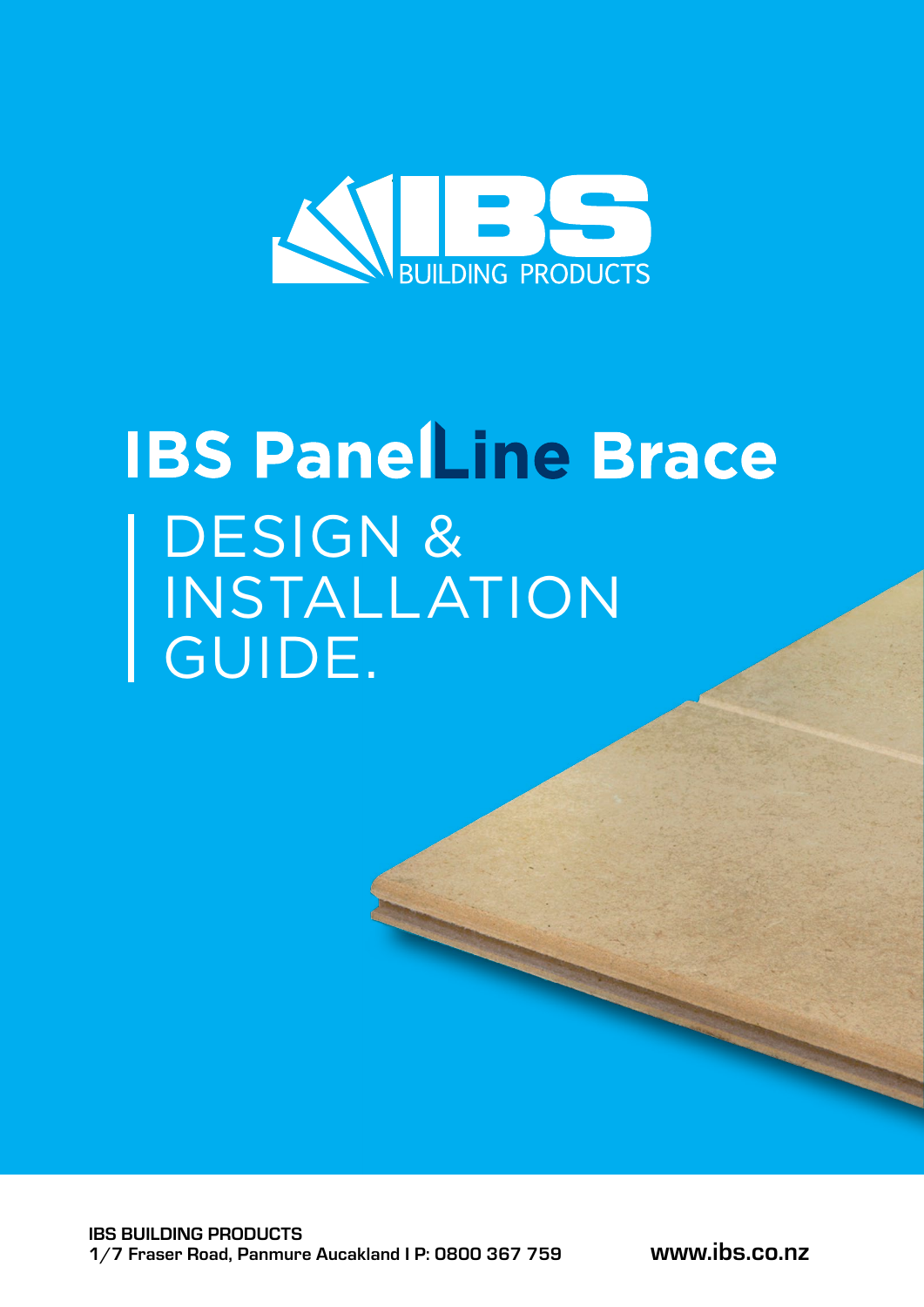This document is intended for designers and installers to ensure IBS Panell ine Brace is specified and installed correctly.

#### **INDEX**

| 1. | Description & Use                                                    | $\mathbf{2}$   |
|----|----------------------------------------------------------------------|----------------|
| 2. | Scope of Use & Limitations                                           | $\overline{2}$ |
|    | 2.1 Scope of Use                                                     | $\overline{2}$ |
|    | 2.2. Supporting information for<br><b>IBS PanelLine Brace Sheets</b> | 3              |
|    | 3. Information for Designers                                         | 3              |
|    | 3.1. Skills required                                                 | 3              |
|    | 3.2. Considerations when designing                                   | 3              |
|    | 3.3 Required documents for a building<br>consent application         | 3              |
| 4. | Information for Installers                                           | 3              |
|    | 4.1. Skills required                                                 | 3              |
|    | 4.2. Health & Safety                                                 | $3 - 4$        |
|    | 4.3. Handling & Storage                                              | 4              |
|    | 4.4 General Installation                                             | $4 - 6$        |
| 5. | Certfications                                                        | 6              |
|    | 6. Useful Links                                                      | 6              |



**Independent Building Supplies (IBS)** has been distributing panel products around New Zealand since 1993. Our focus is on sourcing the best panel products available from around the world from sustainable renewable resources. IBS products are supported by full technical literature and support providing our customers with the **Best Products**, the **Best Service**, and the **Best Experience**.

## **1. DESCRIPTION & USE What is PanelLine Brace?**

IBS PanelLine Brace is a medium density fibreboard (MDF) manufactured by Nelson Pine Industries Limited from Pinus Radiata, in accordance with AS/NZS 1859.2.

#### **Description & Use**

IBS supplies PanelLine Brace to be used as an internal lining with bracing capacity. Uses for IBS PanelLine Brace include:

- **II** An internal wall bracing system
- **II** A full or partial internal wall lining
- **II** A ceiling lining

The panels are available with a V or W groove profile running the length of the panel for easy horizontal or vertical fixing. The ends have a tongue and groove for seamless width joints.

#### **Available Sheet Sizes**

- **II Length (mm)**: 2440, 2745, 3660
- **II Width (mm):** 1200
- **II Thickness (mm)**: 9.0

## **2. SCOPE OF USE & LIMITATIONS 2.1. SCOPE OF USE**

IBS supply IBS PanelLine Brace for use within the following scope:

#### **Building**

- **II** In new buildings with framing that complies with the NZ Building Code (NZBC).
- **II** In existing buildings where the designer or installer have assured themselves that the existing building is suitable for the intended building work.
- **II** As a wall bracing element on timber framed buildings, in conjunction with GIB HandiBrac® or 400mm x 25mm flat strap with a M12 bottom plate connection.

## **Limitations**

#### **Building**

- **II** IBS PanelLine Brace should not be installed if the moisture content of the supporting timber framing exceeds 18%.
- **II** IBS PanelLine Brace is not recommended for use in areas subject to high moisture content or water splashes such as kitchens, bathrooms, toilets or laundries.
- **II** The minimum framing dimensions must be 90 x 45 mm for external walls and 75 x 45 mm for nonstructural internal walls.
- **II** Do not expose the sheets to temperatures of 50°c or greater for prolonged periods.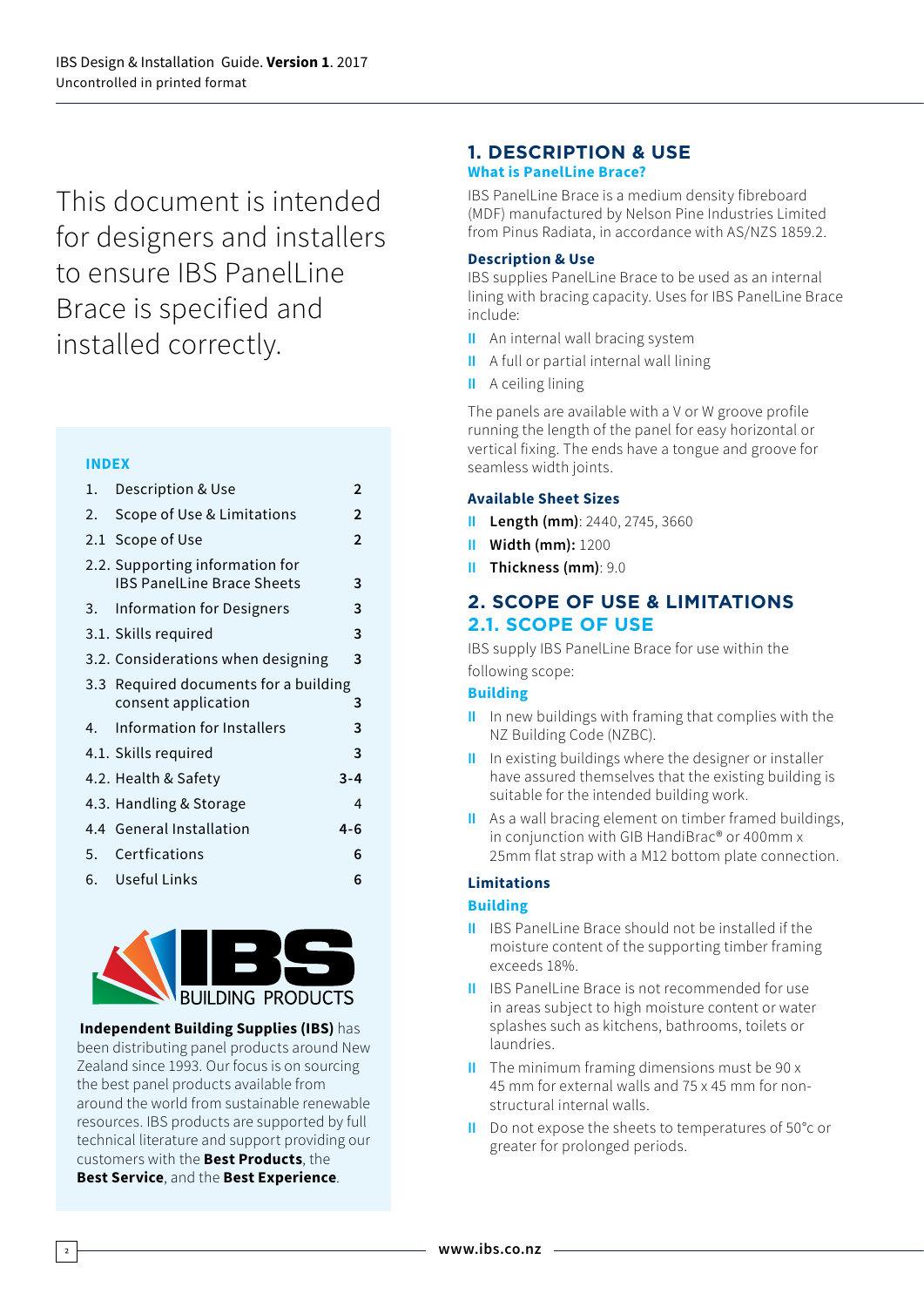

# **2.2. SUPPORTING INFORMATION FOR IBS PANELLINE BRACE SHEETS**

This document must be read in conjunction with:

- **II [IBS PanelLine Brace pass™](http://ibs.co.nz/media/1597/ibs_panelline_pass_op1.pdf) [\(Product Assurance Supplier Statement\)](http://ibs.co.nz/media/1597/ibs_panelline_pass_op1.pdf)**
- **II [IBS PanelLine Brace Care & Maintenance](http://ibs.co.nz/media/1596/ibs_panelline_maintenance_op1.pdf)**
- **II [IBS PanelLine Brace Warranty](http://ibs.co.nz/media/1598/ibs_panelline_warranty_op1.pdf)**

## **3. INFORMATION FOR DESIGNERS 3.1. SKILLS REQUIRED**

The designer will need to have knowledge of the product and access to all the IBS technical information (see www. ibs.co.nz/brands/ibs-building-products/ibs-panel-linebrace for details).

## **3.2. CONSIDERATIONS WHEN DESIGNING**

When specifying IBS PanelLine Brace the designer must ensure that the project falls within the specified scope.

The designer must also consider the following indicative list:

## **Location:**

- **II** Wind zone
- **II** Corrosion zone
- **II** Earthquake zone

#### **The building work:**

- **II** Compliance of the building with all relevant provisions of the NZBC, including but not limited to:
	- Suitability of the existing building.

**IBS PanelLine Bracing Rating Table**

- Structural framing requirements (short and long term).
- Other materials likely to affect the product's performance.

If IBS PanelLine Brace is specified as an internal bracing element, use the bracing ratings set out in the table below. The bracing values are based on timber framed walls being lined with IBS PanelLine Brace on one face only.

## **3.3. REQUIRED DOCUMENTS FOR A BUILDING CONSENT APPLICATION**

When applying for a building consent, include the following documents:

- **II [IBS PanelLine Brace pass™](http://ibs.co.nz/media/1597/ibs_panelline_pass_op1.pdf) [\(Product Assurance Supplier Statements\)](http://ibs.co.nz/media/1597/ibs_panelline_pass_op1.pdf)**
- **II [IBS PanelLine Brace Design & Installation Guide](http://ibs.co.nz/media/1600/ibs_panelline_installation_guide_op1.pdf)**
- **II [IBS PanelLine Brace Care & Maintenance](http://ibs.co.nz/media/1596/ibs_panelline_maintenance_op1.pdf)**
- **II [IBS PanelLine Brace Warranty](http://ibs.co.nz/media/1598/ibs_panelline_warranty_op1.pdf)**

## **4. INFORMATION FOR INSTALLERS 4.1. SKILLS REQUIRED**

IBS PanelLine Brace can be installed by a person with the appropriate skills and equipment, who has knowledge of the product and access to the relevant IBS technical information (see www.ibs.co.nz for details).

Where restricted building work (RBW) applies the installer must ensure that they are able to meet their obligations.

# **4.2. HEALTH AND SAFETY**

When installing the panels take all necessary steps to ensure your safety and the safety of others:

- **II** When you are cutting or drilling ensure there is adequate ventilation or mechanical dust extraction.
- **II** Ensure each panel is well supported when you are cutting and fixing.
- **II** Use a dust mask, safety glasses, ear protection, and wear appropriate clothing and footwear.
- **II** Any offcuts or shavings should be removed without generating dust.
- **II** Use all tools in accordance with the relevant instruction manuals.
- **II** Select and use the right equipment for working at height.
- **II** Plan and monitor a safe approach for working at height.
- **II** Use ladders and stepladders to ensure safe working.
- **II** Clear the work area of any obstructions before you start.

| <b>TYPE</b>     | <b>MINIMUM LENGTH</b><br>(MM) | <b>LINING</b>                                        | <b>OTHER</b><br><b>REQUIREMENTS</b> | BU/m |        |
|-----------------|-------------------------------|------------------------------------------------------|-------------------------------------|------|--------|
|                 |                               |                                                      |                                     | W    | EQ     |
| NP <sub>1</sub> | 600                           | 9mm IBS PanelLine<br>Bracing regular MDF<br>one side | n/a                                 | 80   | 75     |
| NP <sub>2</sub> | 1200                          | 9mm IBS PanelLine<br>Bracing regular MDF<br>one side | Panel<br>hold-downs                 | 150* | $140*$ |

NOTES: \* Timber floors - A limit of 120BU/m applies to NZS 3604:2011 timber floors.

For wall heights greater than 2.4m, the bracing rating is calulated by multiplying the appropriate values shown in the above table by a factor f=2.4/H where H is the wall height in metres. Walls lower than 2.4m shall be rated as if they were 2.4m.

Braced wall elements longer than those given in the above table, shall have their bracing capacity determined by multiplying the bracing rating given in the above table by the length of the wall. The end studs of the bracing element must be provided with hold-down details as required in the above table.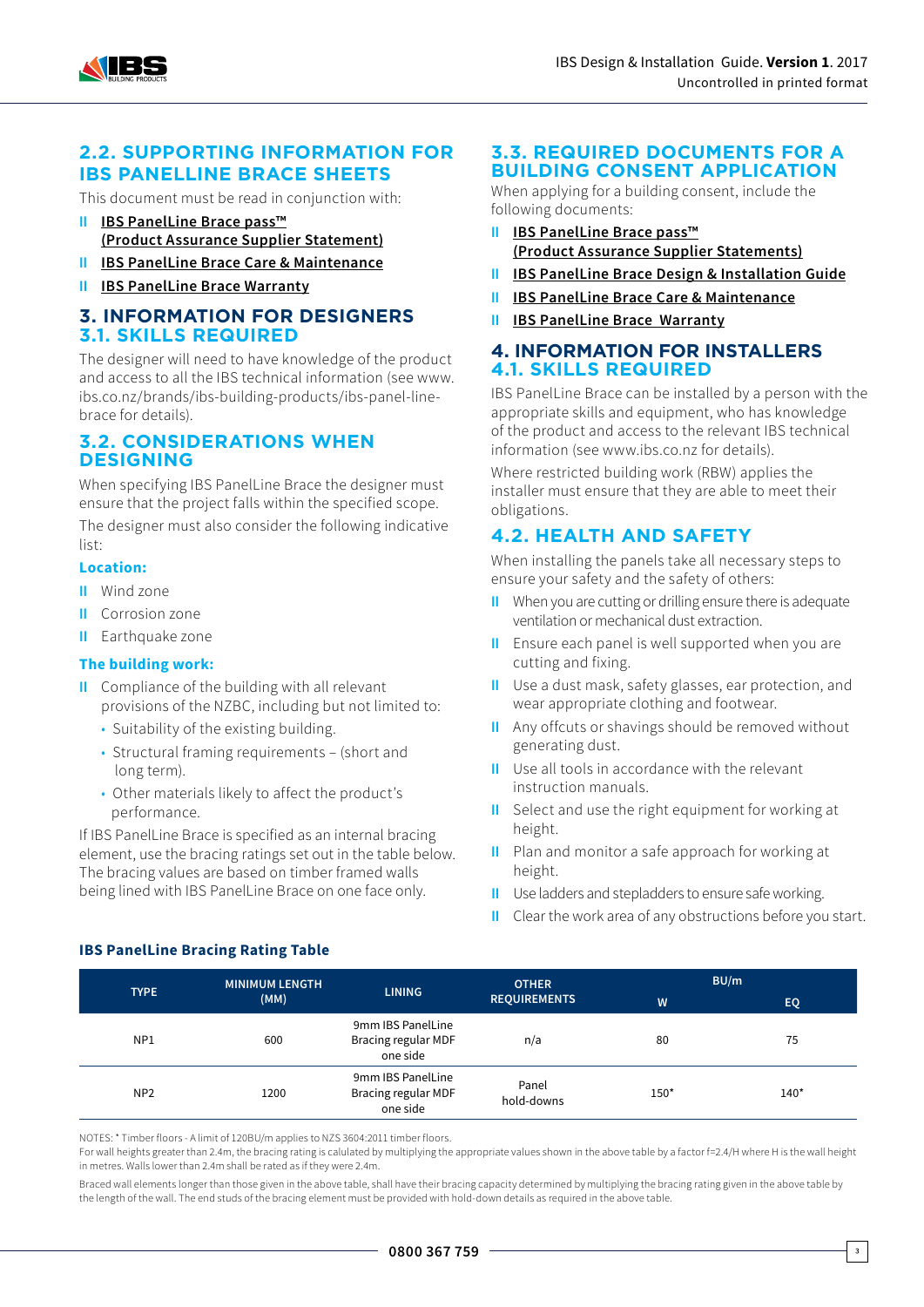For further Health & Safety information refer to:

#### **II [The Absolutely Essential Health and Safety Toolkit](http://www.worksafe.govt.nz/worksafe/information-guidance/all-guidance-items/toolkit-small-construction-sites)**

#### **II [Worksafe New Zealand Quick Guide](http://construction.worksafe.govt.nz/quick-guide)**

## **4.3. HANDLING AND STORAGE**

Panels should be fully protected from the weather when they are transported. The storage area should be well ventilated and dry.

To ensure the compatibility of IBS PanelLine Brace with other construction materials, you will also need to store them at the installation site for at least 48 hours before you start work.

Store the panels horizontally and lift them clear of the floor using dry bearers as supports.

The individual bearers should be of equal thickness, vertically aligned if they are supporting several layers and placed at not more than 800mm centres.

Stack the panels flush to minimise damage to protruding edges or overhanging corners.



# **4.4. GENERAL INSTALLATION**

#### **Tools you will need**

General carpentry and woodworking tools are all that you will need to install the panels. They can be cut with either a fine-tooth hand or power saw (we recommend using tungsten carbide blades) and cleaned up using a plane or sandpaper.

The panel edges can be easily hand-sanded with a flat block and 120-150-grit paper.

#### **General installation**

- **II** Before you start make sure that the building is closed in and fully weathertight.
- **II** Any fixings must be no closer than 10mm from the edge of each panel and no closer than 18mm from the end of each panel.
- **II** Always leave to acclimatise in the room for 48 hours to achieve equilibrium moisture content.
- **II** If you are installing in a high humidity area then increase the expansion gaps to allow for movement of the sheets.

#### **Fittings you will need**

When you are using 9mm IBS PanelLine Brace as a wall bracing element use the following fixings: Bottom Plate Fixing: M12 bolt (anchor or screw) and 50 x 50 x 3mm washers, galvanised or stainless steel 25 x 0.9 strap or Gib HandiBrac.

#### **Sheet Fixing**

- **II** 40 x 2.8mm hot-dipped galvanised flat-head clouts.
- **II** 6g x 32mm, gold passivated countersunk, coarsethread woodscrews.

When you are installing the 9mm IBS PanelLineBrace as a finished wall lining use the following:

- **II** 40 x 2.0mm jolt-head nails with panel adhesiv.e
- **II** Mechanical gun-driven pins with panel adhesive.
- **II** 6g x 32mm, gold passivated countersunk, coarsethread woodscrews.

#### **Pre-drilling pilot holes**

If you are fixing the panels with screws, we recommend drilling 2.4mm pilot holes to prevent the prevent splitting the wood. Drill the holes approximately 2-3mm deeper than the screw depth. Do not overtighten screws as it will reduce their holding strength.

#### **When installing IBS PanelLine Brace as a bracing element**

- **II** IBS PanelLine Brace must be fixed vertically.
- **II** Follow the hold-down systems as per figures 1-6.
- **II** Nails or screws at 150mm centres around the perimeter of each sheet and 300mm centres on the middle studs. No need for nails or screws on the nogs or dwangs.
- **II** Ensure the nails or screws are fixed on the centre point of the studs.

#### **When installing IBS PanelLine Brace as a wall or ceiling lining**

- **II** IBS PanelLine Brace may be fixed vertically or horizontally.
- **II** Leave a 5mm gap at the end of each 'run' or wall
- **II** If the wall length is more than 5 panels wide or 6m then leave an expansion joint of at least 3mm for each 6m length. This gap should be filled with a flexible sealant.
- **II** You may nail or screw these sheets but for the best results we recommend panel adhesive and mechanical gun-driven pin method. This will mean that there is a little filling to be done prior to painting.

#### **Lining timber framed walls**

The panels must be supported by the timber framing. Use the table below for the required spacings:

#### **Lining masonry walls**

Masonry walls must be sealed from external moisture.

If you are installing the panels on masonry walls below ground, long term dampness may occur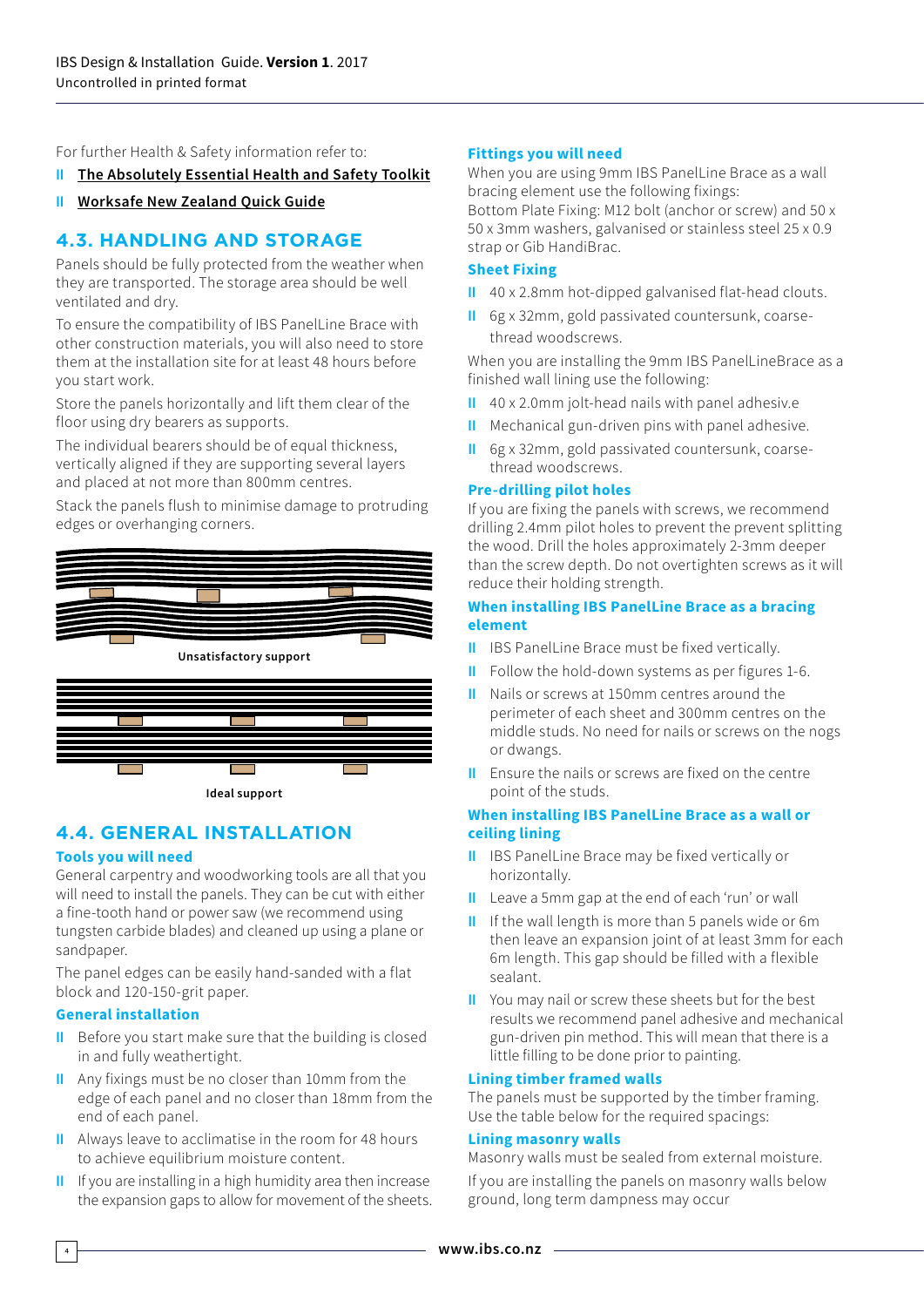

| <b>FRAMEWORK SUPPORT CENTRES</b> |                         |                            |                                |                            |  |  |  |  |
|----------------------------------|-------------------------|----------------------------|--------------------------------|----------------------------|--|--|--|--|
|                                  | <b>WALL LINING</b>      | <b>CEILING LINING</b>      |                                |                            |  |  |  |  |
| Panel<br>thickness<br>(mm)       | Stud<br>centres<br>(mm) | Nogging<br>centres<br>(mm) | Joint/Truss<br>centres<br>(mm) | Nogging<br>centres<br>(mm) |  |  |  |  |
| 9.0                              | 400<br>450<br>600       | 1200<br>1200<br>800        | 450<br>600<br>900<br>1200      | 800<br>600<br>480<br>480   |  |  |  |  |

from construction moisture and hydrostatic pressure. As a result, we recommend you complete the following additional work:

- **II** Install an effective damp proof course to the exterior of backfilled basement walls.
- **II** Install a moisture barrier (ie. paint film) to the interior of basement walls. Overlay this with 40x25mm furring strips (battens). See the Framing Support table for spacing details. Leave 25mm end gaps around the furring strips to encourage air movement.
- **II** Finally, fix a reflective insulation foil before you install the panels. We also recommend inserting small ventilation holes at the bottom of each panel, finished with facing plates.

#### **Lining ceilings**

Where large rooms have breaking lines that exceed 5.0m a ceiling diaphragm can be installed, provided no less than 100BU's exist in each wall.

If you are using the panels to install a ceiling diaphragm, it must be in accordance with NZS 3604, sec 5.6. Use the following panel spacings:



#### **Installing a wall bracing system**

Refer to your plans and specifications for the bracing element location and installation requirements.

The top plates of all bracing panels must be tied together at the joints with 3 kN and 6 kN top plate connectors using 25 x 0.9 mm galvanised mild steel strap, 3 nails each side of joint for 3kN and 6 nails each side of joint for 6kN.

Use the drawings on page 5 & 6 to select the required panel hold down installation method.

#### **Panel Hold-Downs**

The bottom plate in bracing system Type NP1 is fixed to the floor framing in accordance with NZS 3604: 2011 Table 8.19, which is either 2/100x3.75mm hand-driven nails or 3/90 x 3.15 mm power-driven nails, at maximum 600mm centres.

Type NP2 requires the use of end straps and a suitable hold-down anchor (see Figure 2) at each end of the bracing element. Alternatively the GIB HandiBrac® may be used instead of straps, but a suitable hold-down anchor with a characteristic or design strength of 12kN (for timber floors) and 15kN (for concrete floors) is required. Within the length of the bracing element, intermediate fixings to the bottom plate are to be in accordance with NZS 3604.

#### **Finishing**

Once installed, IBS PanelLine Brace should not be left in its raw state. To achieve a uniformly smooth surface, first use 120 grit sandpaper then 240 or 320 grit paper.

Fill all visible screw, nail or staple holes with a flexible interior grade wood filler. Talk to your preferred manufacturer for recommendations on the best product and matching colours. Once any holes have been filled, lightly sand with 320 grit paper.

Then finish the panels with polyurethane or paint. We recommend using three coats: a primer and two top coats. We also recommend sanding the surface after each coat with 280-320 grit sandpaper.

# **5. CERTIFICATIONS**

Certifications held by Nelson Pine:

- **II** ISO 9001: 2008 Quality System (Ref-AR0430-IQNet Certification)
- **II** ISO 14001: 2004 Environmental System (Ref- ER0642-IQNet Certification)
- **II** FSC Mixed Sources Certification (FSC C019095)

# **6. USEFUL LINKS**

For information on the design and specification of IBS PanelLine Brace refer to:

- **II AS/NZS 1859.2: 2004, Reconstituted woodbased panels**
- **II [IBS PanelLine Brace pass™](http://ibs.co.nz/media/1597/ibs_panelline_pass_op1.pdf) [\(Product Assurance Supplier Statements\)](http://ibs.co.nz/media/1597/ibs_panelline_pass_op1.pdf)**

For information to help maintain IBS PanelLine Brace, refer to:

**II [IBS PanelLine Brace Care & Maintenance](http://ibs.co.nz/media/1596/ibs_panelline_maintenance_op1.pdf)**

Our warranty for IBS PanelLine Brace, refer to: **II [IBS PanelLine Brace Warranty](http://ibs.co.nz/media/1598/ibs_panelline_warranty_op1.pdf)**